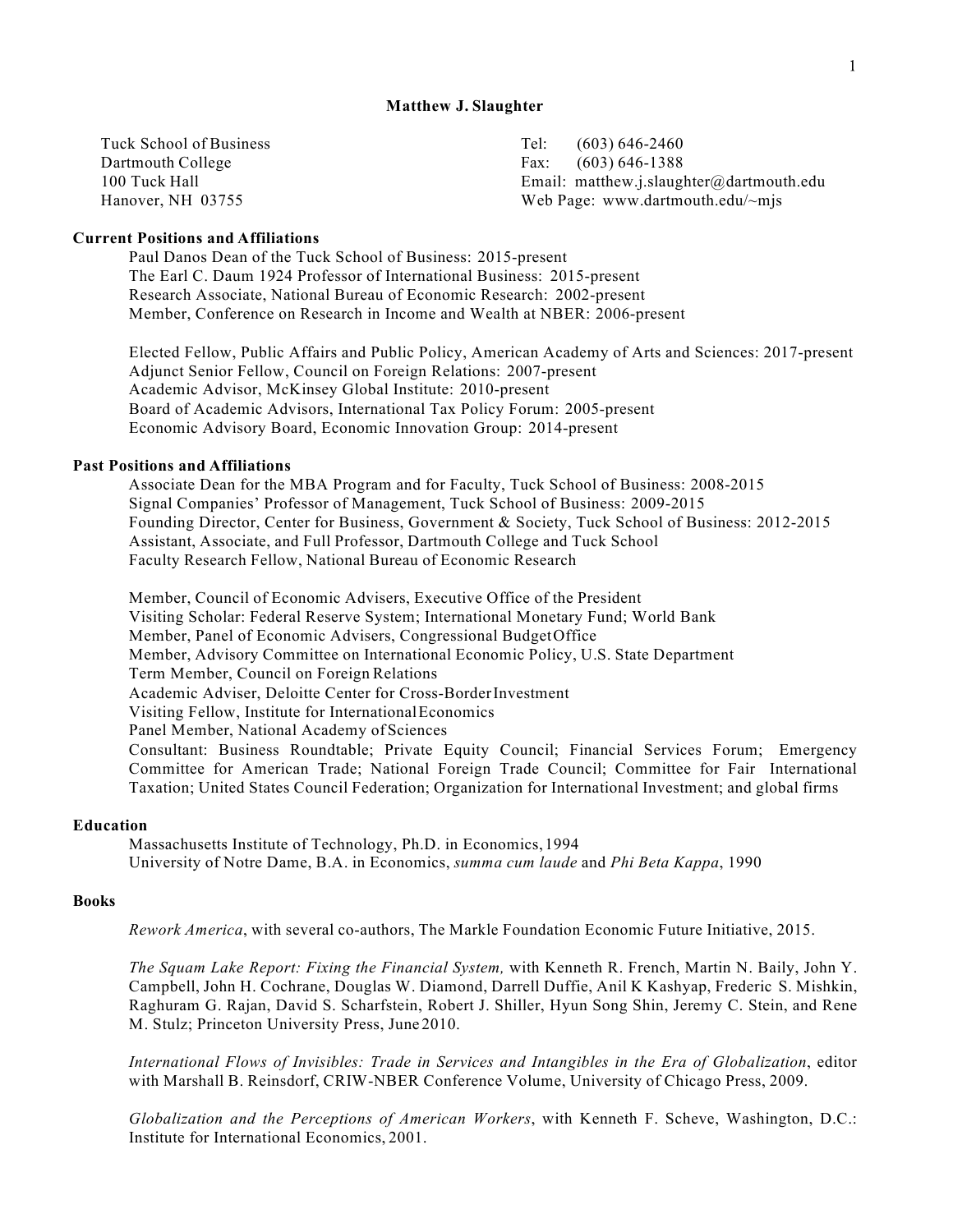# **Publications in Refereed Journals**

"Effects of Terms of Trade Gains and Tariff Changes on the Measurement of U.S. Productivity Growth," with Robert C. Feenstra, Benjamin R. Mandel, and Marshall B. Reinsdorf, *American Economic Journal: Economic Policy*, 5(1), 2013.

"Envy, Altruism, and the International Distribution of Trade Protection," with Xiaobo Lu and Kenneth F. Scheve, *American Journal of Political Science*, 56(3), 2012.

"What Do We Know About Trade and Wages Today?" with Jonathan E. Haskel, Robert Z. Lawrence, and Edward E. Leamer, *Journal of Economic Perspectives*, 26(2), 2012.

"A Warning Sign from Global Companies," with Laura D'Andrea Tyson, *Harvard Business Review*, March 2012.

"Global Engagement and the Innovation Activities of Firms," with Chiara Criscuolo and Jonathan E. Haskel, *International Journal of Industrial Organization*, 28(2),2010.

"Globalization and Declining Unionization in the United States," *Industrial Relations*, 46(2), 2007.

"Public Finance and Individual Preferences Over Globalization Strategies," with Gordon H. Hanson and Kenneth F. Scheve, *Economics and Politics*, 19(1), 2007.

"Does Inward Foreign Direct Investment Boost the Productivity of Domestic Firms?" with Jonathan E. Haskel and Sonia Pereira, *Review of Economics and Statistics*, 89(2), 2007.

"Vertical Production Networks in Multinational Firms," with Gordon H. Hanson and Raymond J. Mataloni, Jr., *Review of Economics and Statistics*, 87(4), 2005.

"International Profit Sharing in Multinational Firms," with John W. Budd and Jozef Konings, *Review of Economics and Statistics*, 87(1), 2005.

"Economic Insecurity and the Globalization of Production," with Kenneth F. Scheve, *American Journal of Political Science*, 48 (4), 2004. (Reprinted in David R. Cameron, Gustav Ranis, and Annalisa Zinn (eds.), *Globalization and Self-Determination*, New York: Routledge,2006.)

"Are Profits Shared Across Borders? Evidence on International Rent Sharing," with John W. Budd, *Journal of Labor Economics*, 22 (3), 2004.

"Technology, Trade, and Adjustment to Immigration in Israel," with Neil A. Gandal and Gordon H. Hanson, *European Economic Review*, 48 (2), 2004.

"Have Falling Tariffs and Transportation Costs Raised U.S. Wage Inequality?" with Jonathan E. Haskel, *Review of International Economics*, 11 (4), 2003.

"Does Nationality of Ownership Matter for Labor Demands?" with Jonathan Haskel and Francesca Fabbri, *Journal of the European Economics Association*, 1 (2/3), 2003.

"Does the Sector Bias of Skill-Biased Technological Change Explain Changing Skill Premia?" with Jonathan E. Haskel, *European Economic Review*, 46 (10),2002.

"Labor Market Adjustment in Open Economies: Evidence from U.S. States," with Gordon H. Hanson, *Journal of International Economics*, 57 (1), 2002.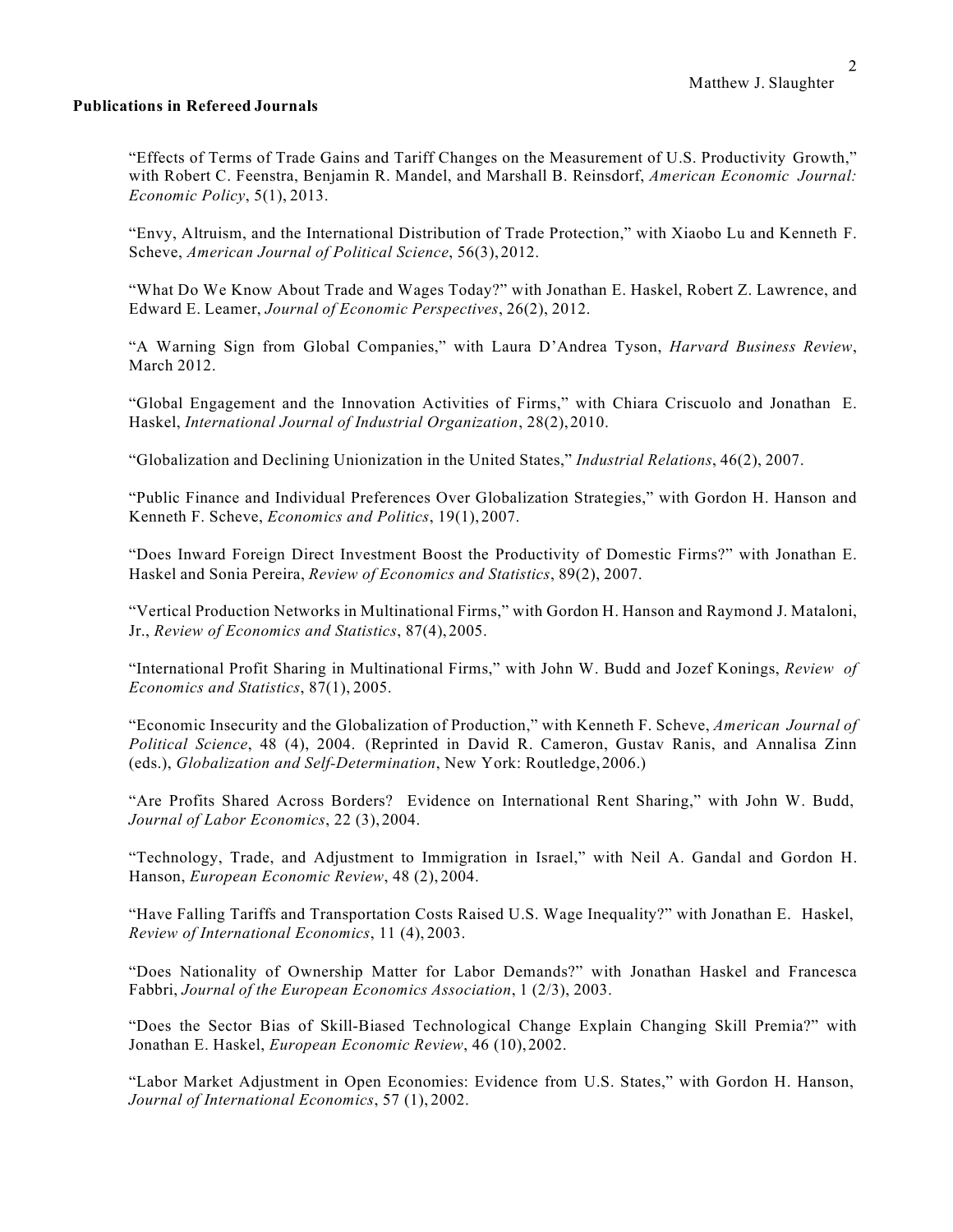### **Publications in Refereed Journals(Continued)**

"Expansion Strategies of U.S. Multinational Firms," with Gordon H. Hanson and Raymond Mataloni, in Dani Rodrik and Susan Collins (eds) *Brookings Trade Forum*,2001.

"Trade Liberalization and Per Capita Income Convergence: A Difference-in-Differences Analysis," *Journal of International Economics*, 55 (1),2001.

"Does Trade Liberalization Converge Factor Prices? Evidence from the Antebellum Transportation Revolution," *Journal of International Trade and Economic Development*, 10 (3), 2001.

"International Trade and Labor-Demand Elasticities," *Journal of International Economics*, 54 (1), 2001. "What Determines Individual Trade-Policy Preferences?" with Kenneth F. Scheve, *Journal of International Economics*, 54 (2), 2001.

Foreign-Affiliate Activity and U.S. Skill Upgrading," with Bruce A. Blonigen, *Review of Economics and Statistics*, 83 (2), 2001.

"Labor-Market Competition and Individual Preferences Over Immigration Policy," with Kenneth F. Scheve, *Review of Economics and Statistics*, 83, 2001.

"Trade, Technology, and U.K. Wage Inequality," with Jonathan E. Haskel, *The Economic Journal*, 111 (1), 2001.

"Production Transfer within Multinational Enterprises and American Wages," *Journal of International Economics*, 50, 2000.

"Globalization and Wages: A Tale of Two Perspectives," *World Economy*, 22, 1999.

"International Trade and Labour-Market Outcomes: Results, Questions, and Policy Options," *The Economic Journal*, 108 (450), 1998.

"Per-Capita-Income Convergence and the Role of International Trade," *American Economic Review*, 87 (2), 1997.

"International Trade and American Wages in the 1980s: Giant Sucking Sound or Small Hiccup?" with Robert Z. Lawrence, in Martin Neil Baily and Clifford Winston (eds) *Brookings Papers on Economic Activity: Microeconomics 2*, 1993. (Reprinted in Edward E. Leamer (ed) *Outstanding Contributions in Economics: International Trade*, Worth Publishers, 2001.)

# **Publications in Edited Books and ConferenceVolumes**

"Editors' Introduction," with Iain M. Cockburn, in Iain M. Cockburn and Matthew J. Slaughter (eds.) *Factors Affecting the Location of Biopharmaceutical Activities,* NBER Conference Volume, University of Chicago Press, forthcoming.

"The Global Location of Biopharmaceutical Activity: New Findings and New Questions," with Iain M. Cockburn, in Joshua Lerner and Scott Stern (eds.) *Innovation Policy and the Economy, Volume 10,* NBER Conference Volume, University of Chicago Press, 2009.

"Editors' Introduction," with Marshall B. Reinsdorf, in Marshall B. Reinsdorf and Matthew J. Slaughter (eds.) *International Flows of Invisibles: Trade in Services and Intangibles in the Era of Globalization*, CRIW-NBER Conference Volume, University of Chicago Press,2009.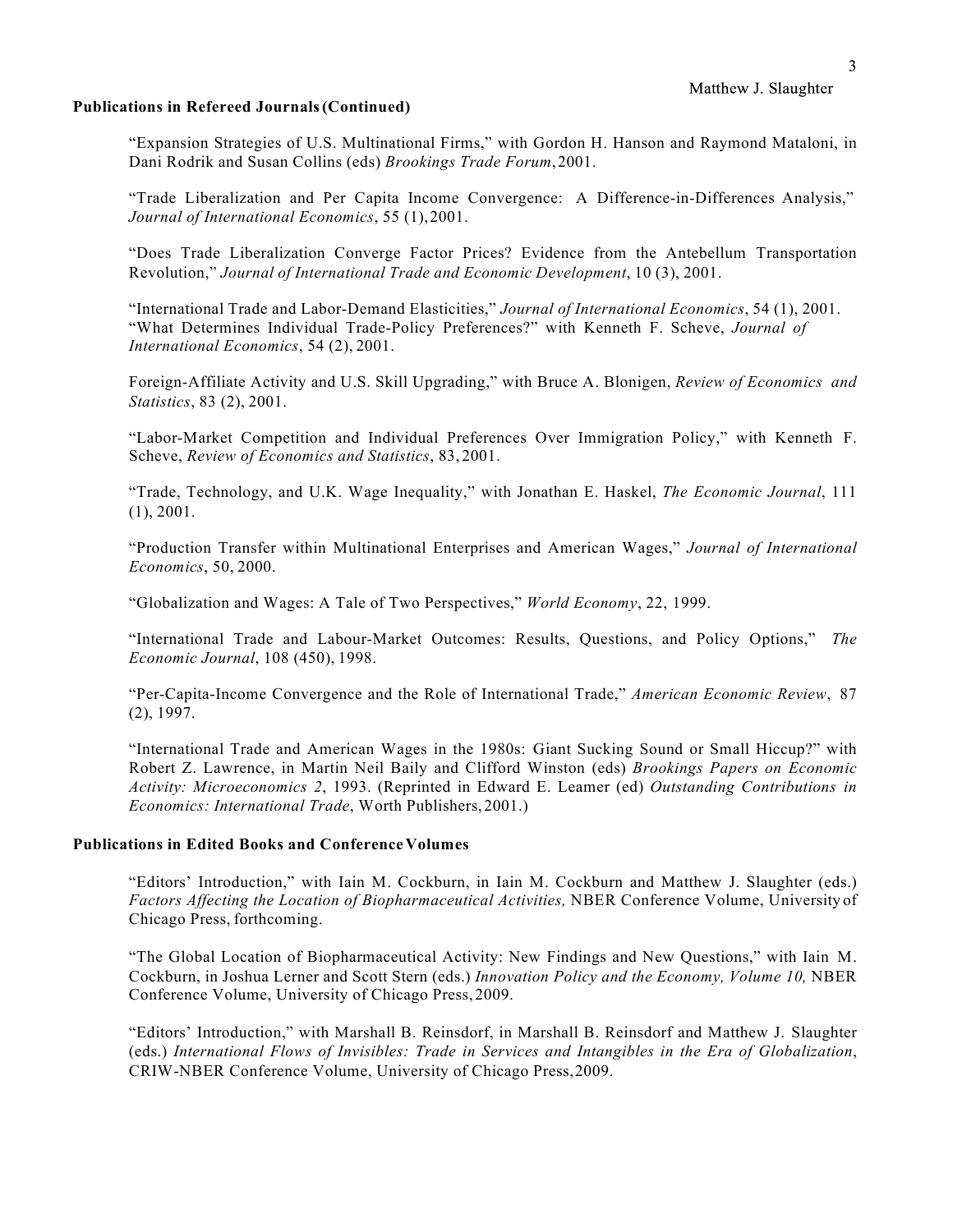#### **Publications in Edited Books and Conference Volumes (Continued)**

"Individual Preferences over High-Skilled Immigration in the United States," with Gordon H. Hanson and Kenneth F. Scheve, in Jagdish Bhagwati (ed.) *Skilled Migration Today: Prospects, Problems, and Policies*, Council on Foreign Relations and Oxford University Press,2009.

"A New Deal for Globalization," with Kenneth F. Scheve, *Foreign Affairs*, July/August 2007, pp. 34-47.

"Public Opinion, International Economic Integration, and the Welfare State," with Kenneth F. Scheve, in Pranab Bardhan, Samuel Bowles, and Michael Wallerstein (eds.), *Globalization and Egalitarian Redistribution*, Princeton: Princeton University Press, 2006. (Reprinted in David R. Cameron, Gustav Ranis, and Annalisa Zinn (eds.), *Globalization and Self-Determination*, New York: Routledge, 2006.)

"Foreign Direct Investment and Labor-Market Outcomes," with Kenneth F. Scheve, in Harry Huizinga and Lars Jonung (eds.), *Who Should Own Europe? The Internationalization of Asset Ownership in Europe*, Cambridge University Press, 2005.

"Does Inward Foreign Direct Investment Contribute to Skill Upgrading in Developing Countries?" in William Milberg (ed.) *Labor and the Globalization of Production*, New York: Palgrave Macmillan, 2004.

"The Role of Multinational Corporations in International Business Cycle Transmission," with Gordon H. Hanson, in Rolf Langhammer (ed) *Macroeconomic Policies in the World Economy: Proceedings of the Kiel Week Conference*, Springer Verlag, 2004.

"Globalization and Employment by U.S. Multinationals: A Framework and Facts." *Daily Tax Report*, March 26, 2004.

"Host-Country Determinants of U.S. Foreign Direct Investment into Europe," in Heinz Herrmann and Robert E. Lipsey (eds.) *Foreign Direct Investment in the Real and Financial Sector of Industrial Economies*, Springer Verlag, 2003.

"Immigration and the U.S. Economy: Labor-Market Impacts, Illegal Entry, and Policy Choices," with Gordon H. Hanson, Kenneth F. Scheve, and Antonio Spilimbergo, in Tito Boeri (ed.) *Immigration Policy and the Welfare State*, Oxford University Press, 2002.

"Protectionist Tendencies in the North and Vulnerable Economies in the South," in S. Mansoob Murshed (ed.) *Globalization, Marginalization, and Development*, New York: Routledge, 2002.

"The Effects of Growing International Trade on the U.S. Labor Market," with George Johnson, in Robert Solow and Alan B. Krueger (eds.) *The Roaring Nineties*, Russell Sage Foundation, 2001.

"Measuring Product-Market Integration," with Michael M. Knetter, in Linda Goldberg (ed.) *Topics in Empirical International Economics: A Festschrift in Honor of Robert E. Lipsey*, National Bureau of Economic Research Conference Volume, 2001.

"What Are the Results of Product-Price Studies and What Can We Learn From Their Differences?" in Robert C. Feenstra (ed.) *The Impact of International Trade on Wages*, National Bureau of Economic Research Conference Volume, 2000.

"Causes and Consequences of Changing Income Inequality," with Danny Blanchflower, in Albert Fishlow and Karen Parker (eds.) *Growing Apart: The Causes and Consequences of Global Wage Inequality*, Council on Foreign Relations, 1999.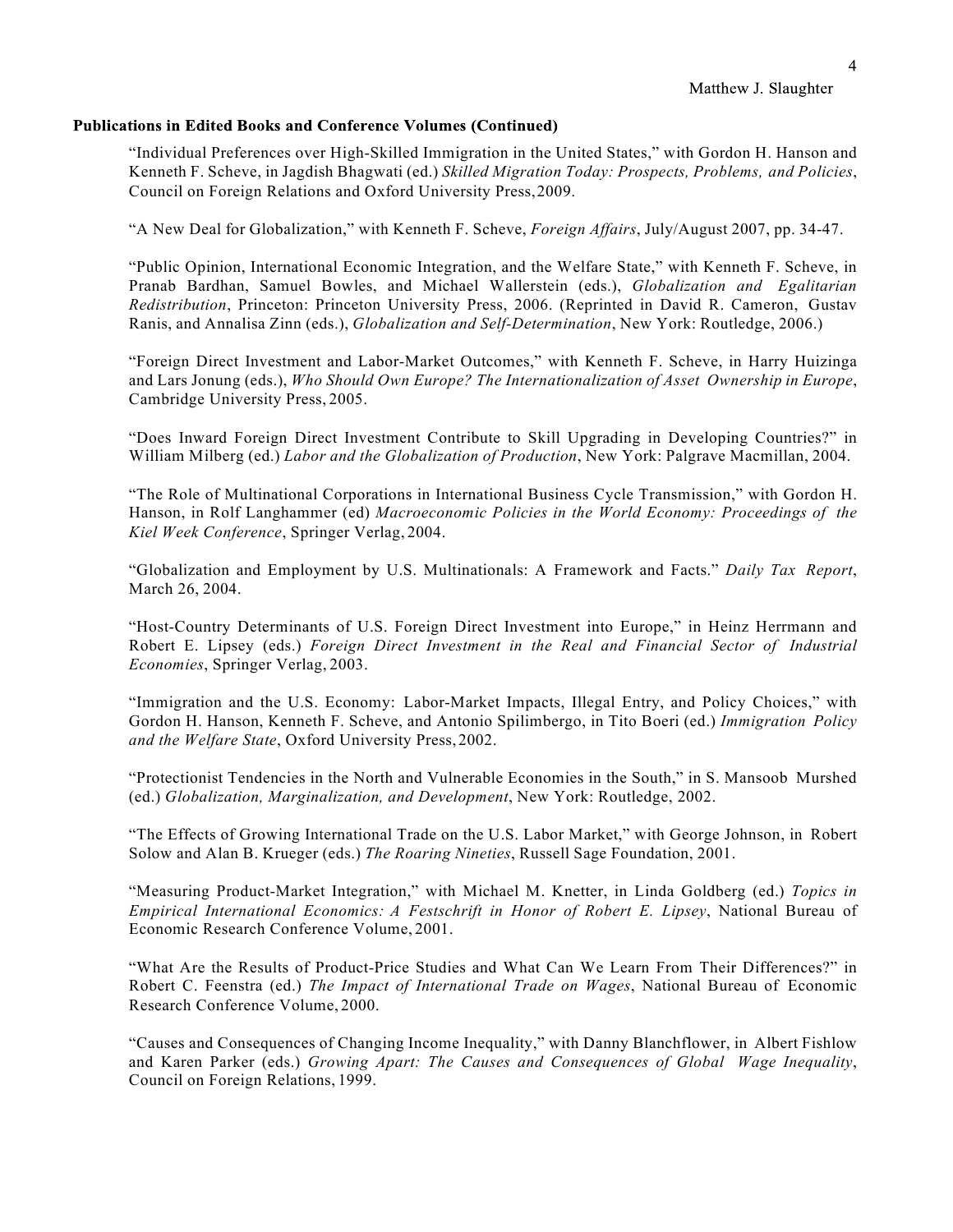#### **Publications in Edited Books and Conference Volumes (Continued)**

"Technological Change as a Driving Force of Rising Income Inequality," with Jonathan E. Haskel, in Horst Siebert (ed.) *Globalization and Labor: Proceedings of the Kiel Conference*, 1999.

"Comment: Is Growth in Developing Countries Beneficial to Industrial Countries?" in Michael Bruno and Boris Pleskovic (eds.) *Annual Bank Conference on Development Economics 1995*.

"The Impact of Internationalization on U.S. Income Distribution," in Richard O'Brien (ed) *Finance and the International Economy 8: Amex Bank Review Prize Essays*,1994.

# **Research Working Papers and Current Research Projects**

"High-Skilled Immigration and the U.S. Economy," with Gordon H. Hanson, for forthcoming NBER Conference Volume.

"Expansion Abroad and the Domestic Operations of U.S. Multinational Firms," with Gordon H. Hanson and Marilyn Ibarra-Caton.

"High-End Labor Markets: Talent, Performance, and Earnings on the PGA Tour," with Arnaud Costinot, Gordon H. Hanson, and Paul Wolfson.

"Globalization, Multinationals, and the Elasticity of Labor Demand," with Jonathan E. Haskel.

"Real Relative Prices: Exchange-Rate Regimes Don't Matter," with Robert F. Martin.

"Productivity Growth, Knowledge Flows, and Spillovers," with Gustavo Crespi, Chiara Criscuolo, and Jonathan E. Haskel, National Bureau of Economic Research Working Paper #13959, 2008.

# **Editorial Positions, Current and Past**

Associate Editor, *Journal of Development Economics*. Editorial Review Board, *Journal of International Business Studies*. Editorial Advisory Board, *The World Economy*. Editorial Council, *Review of International Economics*. Associate Editor, *Journal of International Economics*. Editorial Board, *Journal of International Trade and Development*. Refereeing services for over 50 journals, university presses, grant foundations, and think tanks.

#### **General-Interest White Papers**

*U.S. Trade and Investment Policy,* Council on Foreign Relations Independent Task Force Report, joint with Andrew H. Card and Thomas A. Daschle, co-chairs, and Edward Alden, fellow co-director, 2011.

White papers co-authored by members of the Squam Lake Group on Financial Regulation, a non-partisan group of 15 academics (those through 2010 disseminated by Council on Foreign Relations).

*A New Information Infrastructure for Financial Markets* (February 2009) *Reforming Capital Requirements for Financial Institutions* (April 2009) *An Expedited Resolution Mechanism for Distressed Financial Firms* (April 2009) *A Systemic Regulator for Financial Markets* (May 2009) *Credit Default Swaps, Clearinghouses, and Exchanges* (July 2009) *Regulation of Retirement Savings* (July 2009) *Improving Resolution Options for Systemically Relevant Financial Institutions* (October 2009) *Regulation of Executive Compensation in Financial Services* (February 2010) *Prime Brokers and Derivatives Dealers* (April 2010) *Reforming Money-Market Funds* (January 2011) *Aligning Incentives at Systemically Important Financial Institutions* (March 2013)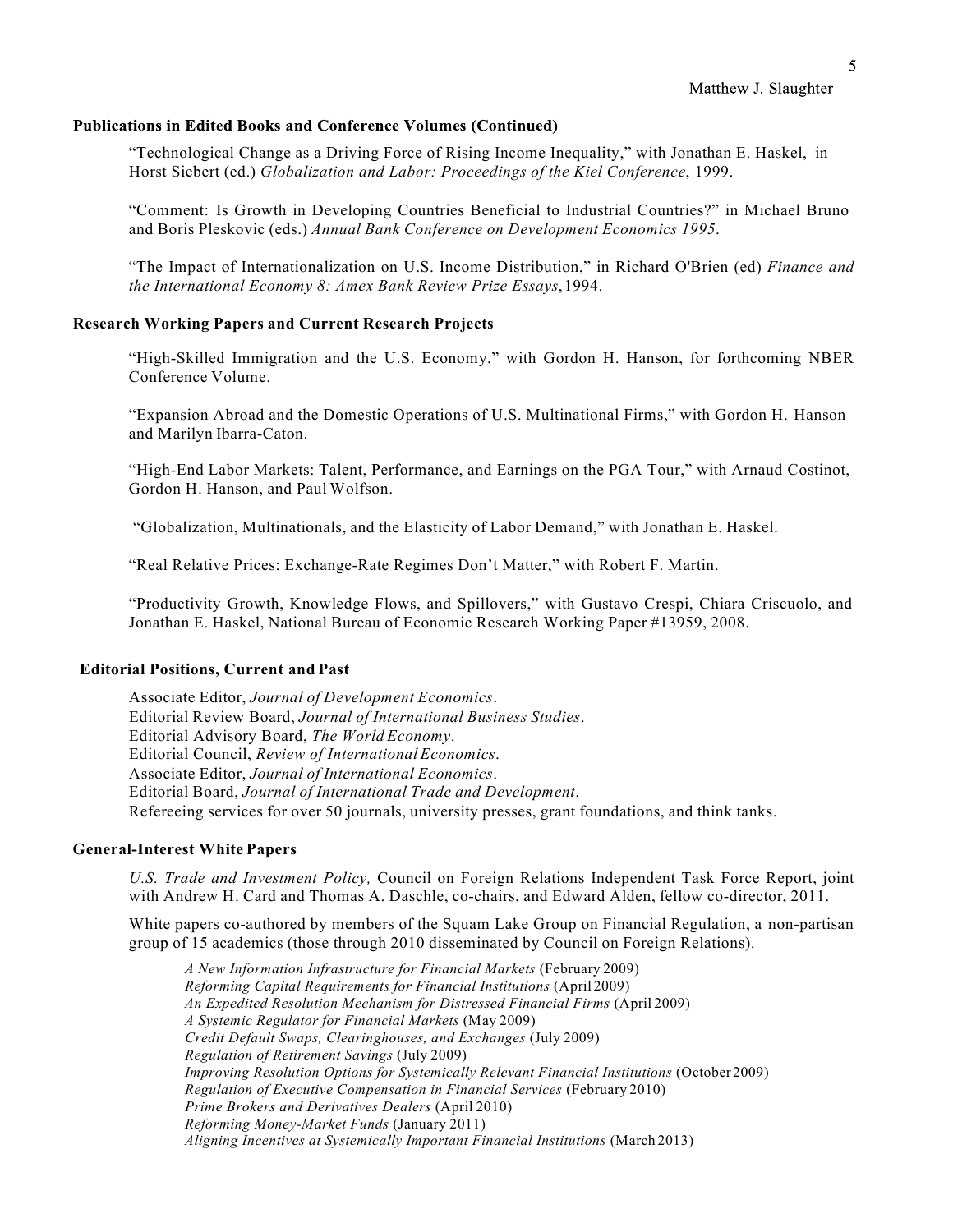#### **General-Interest Sponsored Research Publications**

*IT Services, Immigration, and American Economic Strength*, ACAlliance research report, Washington, D.C., April 2015.

*Why Tax Reform Should Support Intangible Property in the U.S. Economy*, Tax Innovation Equality Coalition research report, Washington, D.C., January 2015.

*How America Is Made for Trade*, HSBC Group research report, Washington, D.C., October 2014.

*Attracting Foreign Direct Investment through an Ambitious Trade Agenda*, Organization for International Investment research report, Washington, D.C., July 2013.

*The Contributions of Intangible Property to the U.S. Economy*, Tax Innovation Equality Coalition research report, Washington, D.C., June 2013.

*Talent, Immigration, and U.S. Economic Competitiveness*, with Gordon H. Hanson, Compete America Coalition research report, Washington, D.C., May 2013.

*U.S. Exporters, Global Supply Networks, and Competitive Export-Import Bank Financing*, with Robert Z. Lawrence, Coalition for Employment through Exports research report, Washington, D.C., May 2013.

*American Companies and Global Supply Networks: Driving U.S. Economic Growth and Jobs by Connecting with the World,* Business Roundtable research report, Washington, D.C., January 2013.

*American Jobs, American Infrastructure, and American Global Competitiveness*, Organization for International Investment research report, Washington, D.C., Spring 2011.

*Small and Big Business: Working Together for America's Prosperity*, Business Roundtable research report, Washington, D.C., September 2010.

*How U.S. Multinational Companies Strengthen the U.S. Economy,* Business Roundtable and United States Council Foundation research report, Washington, D.C., March 2009/updated March 2010.

*How FIRPTA Reform Would Benefit the U.S. Economy,* with Martin Neil Baily, Real Estate Roundtable research report, Washington, D.C., December 2009.

*Achieving U.S. Energy Goals*, OFII research report, Washington, D.C., December 2009.

*Strengthening U.S. Competitiveness in the Global Economy*, with Martin Neil Baily, Private Equity Council research report, Washington, D.C., December2008.

*Global FDI Policy: Correcting A Protectionist Drift*, with David M. Marchick, Council Special Report, Washington, D.C.: Council on Foreign Relations, June 2008.

*Insourcing Mergers & Acquisitions*, Organization for International Investment research report, December 2007.

*Succeeding in the Global Economy: A New Policy Agenda for the American Worker*, with Grant D. Aldonas and Robert Z. Lawrence, The Financial Services Forum policy research report, June 2007.

*Insourcing Jobs: Making the Global Economy Work for America*, Organization for International Investment research report, Washington, D.C., October2004.

*Technology, Investment, and Trade*, ECAT research report, Washington, D.C., 2002.

*Global Investment, American Returns*, ECAT research report, Washington, D.C., 1998.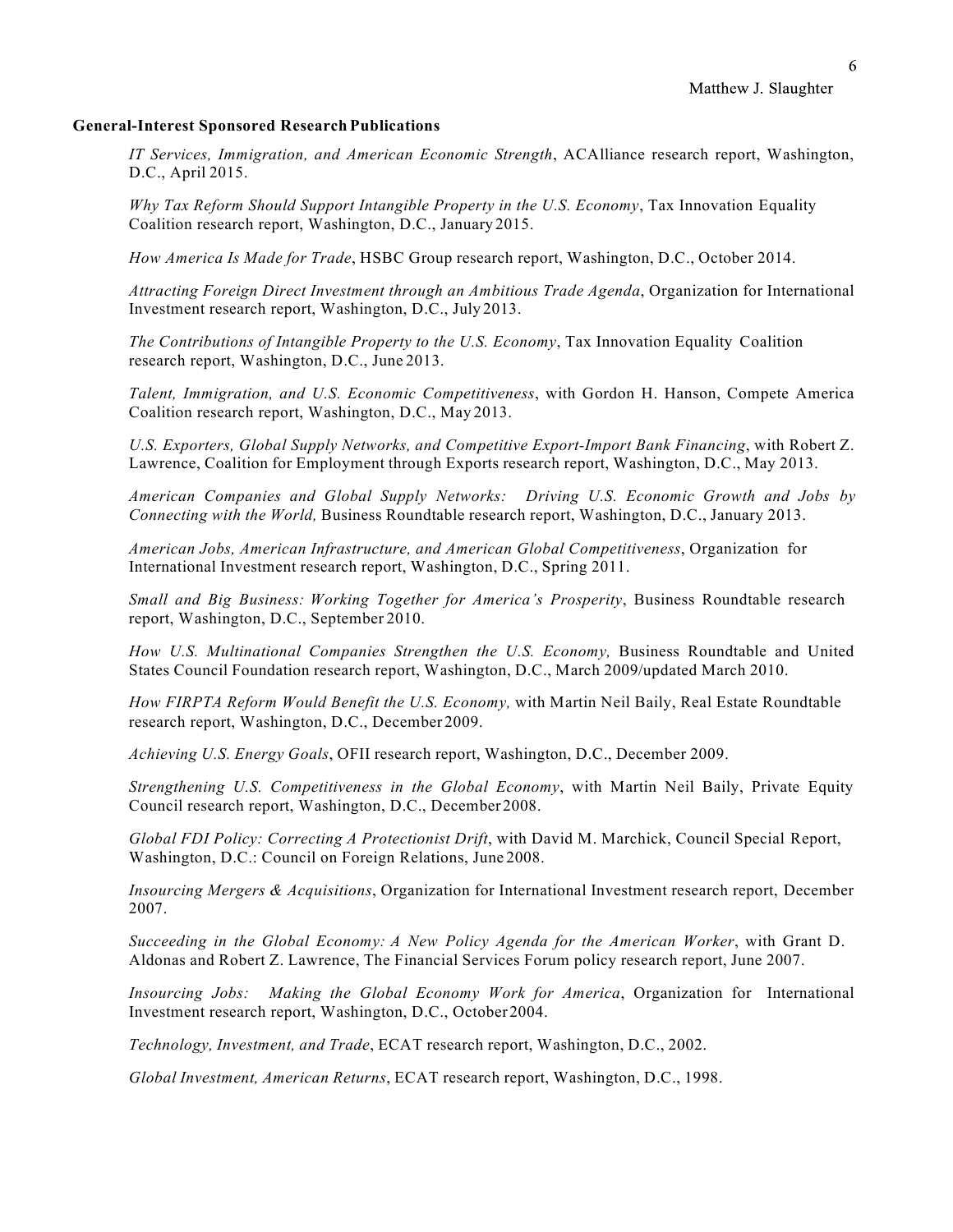Matthew J. Slaughter

### **General-Interest Publications: Op-Ed Columns**

"Making the Case for Trade," with Morton Kondracke, *Wall Street Journal,* March 16, 2016, p. A15.

"The Myths of China's Currency 'Manipulation'," *Wall Street Journal*, January 9, 2016, p. A13.

"How to Make Sure Volvo Is Starting a Trend," *Wall Street Journal*, April 10, 2015, p. A13.

"The Free-Trade Way to Job Growth," *Wall Street Journal*, October 2, 2014, p. A15.

"How America Loses a Job Every 43 Seconds," *Wall Street Journal*, March 26, 2014, p. A13.

"High-Trade Jobs Pay Higher Wages," *Wall Street Journal*, January 21, 2014, p. A15.

"Exports Sagging? Try Some Free Trade," *Wall Street Journal*, January 23, 2013, p. A13.

"Hope for the Disillusioned U.S. Heartland," *Financial Times*, October 4, 2012, p. A11.

"How Skilled Immigrants Create Jobs," *Wall Street Journal*, June 21, 2012, p. A17.

"How to Avoid a Wind and Solar Trade War," *Wall Street Journal*, March 13, 2012, p. A13.

"A Pro-Trade Agenda for the United States," with Andrew H. Card, Thomas A. Daschle, and Edward Alden, *Wall Street Journal*, September 17, 2011, p.A15.

"More Trade and More Aid," with Robert Z. Lawrence, *New York Times*, June 9, 2011, p. A27; *International Herald Tribune*, June 10, 2011.

"China, Patents, and U.S. Jobs," *Wall Street Journal*, June 6, 2011, p. A15.

"Comparative Advantage and American Jobs," *Wall Street Journal*, January 26, 2011, p. A15.

"Insourcing: The Secret to Job Growth," with Robert M. Kimmitt, *Wall Street Journal*, December 6, 2010, p. A15.

"How to Jump-Start American Manufacturing," with Robert M. Kimmitt, *Washington Post*, August 13, 2010, p. A17.

"The Foreign Investment Solution for American Jobs," with Robert M. Kimmitt, *Wall Street Journal*, July 27, 2010, p. A15.

"The Global Jobs Competition Heats Up," with Martin Neil Baily and Laura D'Andrea Tyson, *Wall Street Journal*, July 1, 2010, p. A19.

"How to Destroy American Jobs," *Wall Street Journal*, February 3, 2010, p. A17.

"We Cannot Afford to Spurn the Emerging Investors," *Financial Times*, January 4, 2010, p. 11.

"Time to Tackle America's Widening Inequality," *Financial Times*, October 7, 2009, p. 11.

"What Is an 'American' Car?" *Wall Street Journal*, May 7, 2009, p.A17.

"It's a Terrible Time to Reject Skilled Workers," *Wall Street Journal*, Mar. 11, 2009, p. A13.

"What's Behind the Productivity Slowdown," with Martin Baily, *Wall Street Journal*, Dec. 13, 2008, p. A11.

"An Auto Bailout Would Be Terrible for Free Trade," *Wall Street Journal*, Nov. 20, 2008, p. A21.

"Ways to Stem the Drift into Protectionism," with David M. Marchick, *Financial Times*, June 26, 2008, p. 11.

"The Immigrant Gap," *Wall Street Journal*, April 1, 2008, p.A16.

"What Tata Tells Us," *Wall Street Journal*, March 27, 2008, p.A15.

"Let's Have a Real Debate on Globalization," *Wall Street Journal*, September 26, 2007, p. A21.

"Happy Birthday, ITA," *Wall Street Journal*, July 17, 2007, p.A17.

"Yuan Worries," *Wall Street Journal*, May 22, 2007, p.A15.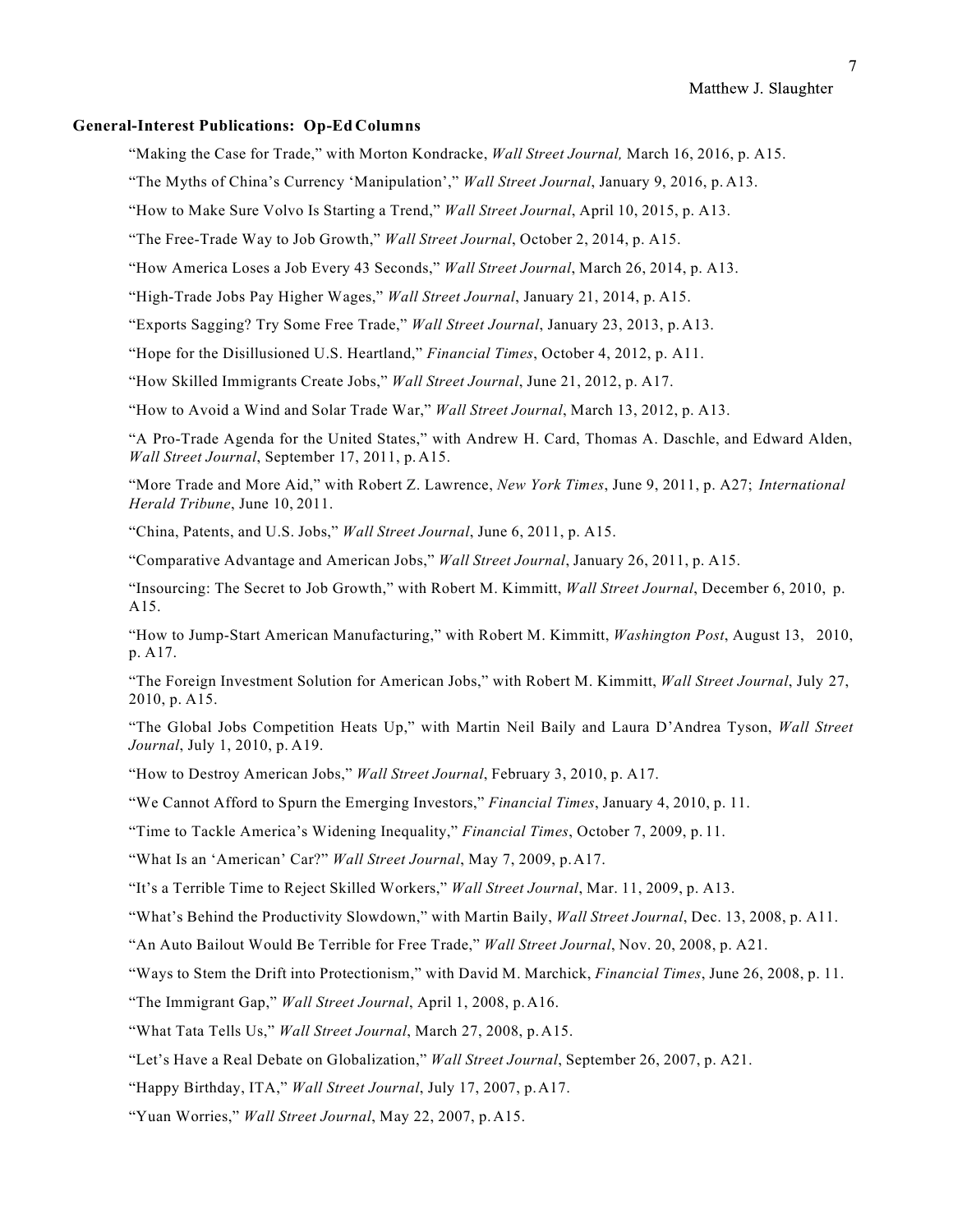### **Grants, Fellowships, and Awards**

Tuck Class of 2011 Teaching Excellence Award, Tuck School of Business at Dartmouth, 2012.

National Science Foundation, Research Grant, Economics Program, "Empirical Evidence on the Global Operations of Multinational Firms," with Gordon H. Hanson,2002-2005.

National Science Foundation, Research Grant, Political Science Program, "Economic Insecurity and the Globalization of Production," with Kenneth F. Scheve,2002-2005.

John M. Manley Huntington Teaching Award, Dartmouth College, 2001.

Elizabeth R. and Robert A. Jeffe Fellowship, Dartmouth College,2001-2002.

National Science Foundation, Research Grant, Economics Program, "The Operations and Labor-Market Impacts of Multinational Enterprises," 2000-2004.

National Bureau of Economic Research, National Fellowship,2000-2001.

Russell Sage Foundation, Research Grant, Program on The Future of Work in America, "The Effect of Growing International Trade on U.S. Real Wages," 2000-2001.

Nelson Rockefeller Research in Economics Grant and Research in Social Science Grant, Rockefeller Center for Public Policy, "The Operations and Labor-Market Impacts of Multinationals," 2000-2001.

Russell Sage Foundation, Research Grant, Program on The Future of Work in America, "Globalization and U.S. Labor Markets: New Research," 1997-2000.

Junior-Faculty Fellowship, Dartmouth College, 1997-1998.

Nelson Rockefeller Research in Economics Grant and Research in Social Science Grant, Rockefeller Center for Public Policy, "Who Supports Trade Barriers?" 1997-1998.

ECAT, Research Grant, "Multinational Firms and the U.S. Economy," 1996-2000.

Russell Sage Foundation, Research Grant, Program on The Future of Work in America, "International Trade and the Competitiveness of Factor Markets," 1996-1998.

Nelson Rockefeller Research in Economics Grant and Research in Social Science Grant, Rockefeller Center for Public Policy, "Measuring Goods-Market Integration,"1996-1997.

U.S. Department of Labor, Division of Foreign Economic Research, "Multinational Corporations, and American Wage Divergence," 1995-1996.

Honorable Mention, Upjohn Institute Dissertation Award Competition,1995.

Bronze Award, Amex Bank Review Essay Competition, 1994.

Sloan Foundation MIT Industrial Performance Center Doctoral Fellowship,1993-1994.

National Science Foundation Graduate Fellowship, 1990-1993.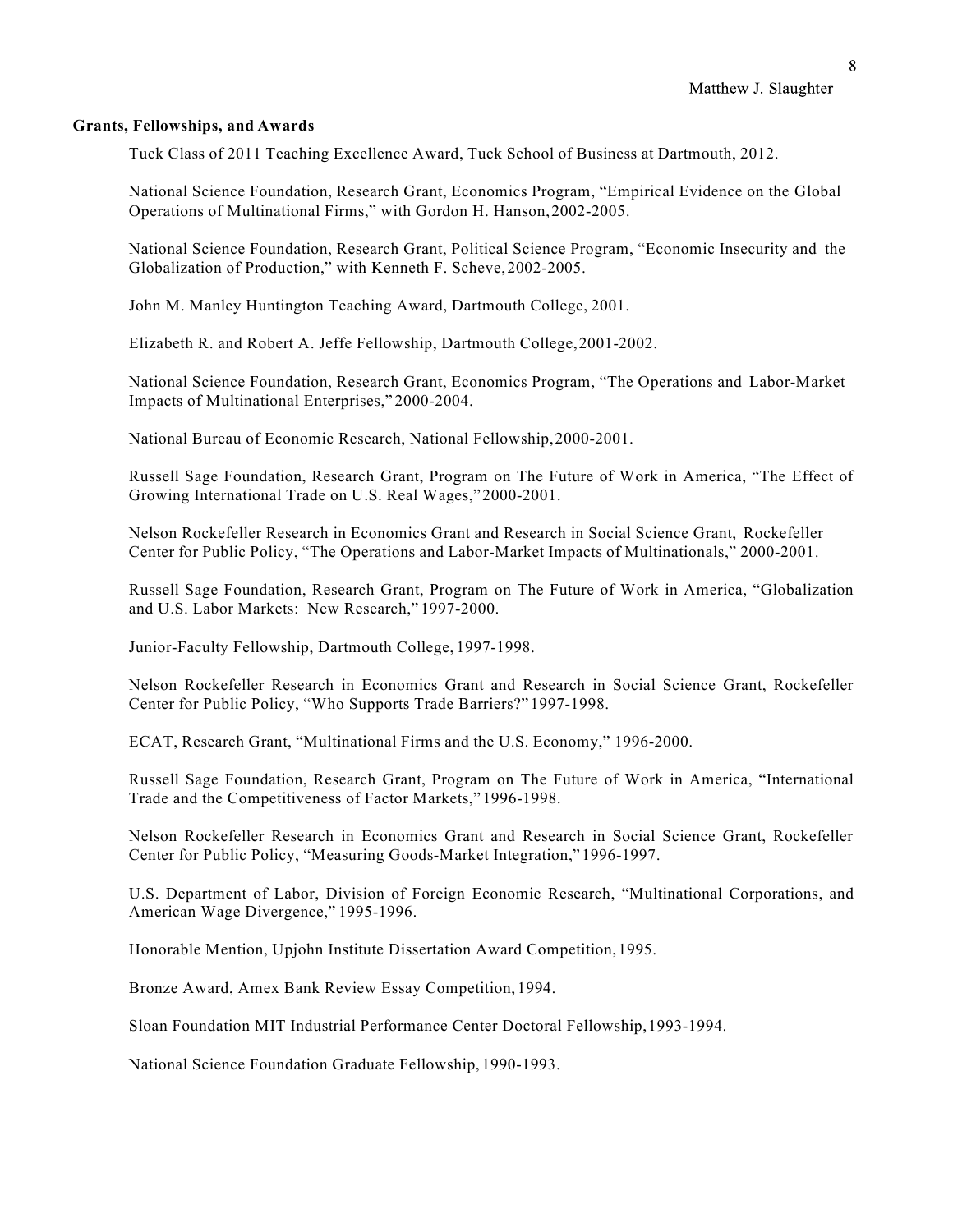$\mathbf Q$ 

# **Keynote and Plenary Presentations at Conferences and Seminars (Selected)**

The Business Roundtable (multiple) The Business Council Council on Foreign Relations, Annual Corporate Member Conference and other events (multiple) *The Wall Street Journal* CEO Council (multiple) The Aspen Institute Ideas Festival Carlyle Group Annual Global Investor Conference McKinsey Annual Leadership Retreat Google ThinkTech Conference, Google Retail Reboot Conference Microsoft Annual Retreat Blackrock Annual Investor Conference Deloitte CFO Vision Conference and M&A Partners Summits (multiple) Morgan Stanley/Barron's APIC Summit (multiple) Morningstar Institutional Conference Corning Corporation Corporate Management Group Annual Meeting Wal-Mart/Sam's Club Manager Conference PG&E Corporation Annual Executive Forum (twice) HP Annual Managing Directors Summit Abbott Laboratories Strategic Advisory Board Annual Meeting The CME Global Financial Leadership Conference Broadridge Foundations for Growth Conference Puntam Investments Board of Directors and Annual Investor Conferences MetLife National Benefits Symposium Enterprise Holdings Annual Officer Meeting (multiple) The Conference Board/TIAA-CREF Research Council on Global Investment (multiple) The Commonfund Forum (multiple) NMS Management Annual Forum (multiple) Cambridge Associates Annual Conferences (multiple) CoBank Energy Directors Conference (multiple) Global Forest Partners Annual Investor Conferences (multiple) Angeleno Group Annual Investor Conference Goodwin Procter Annual Directors Forum (multiple) Organization for International Investment, CEO Conference (multiple) National Mining Association Annual Directors Meeting Insured Retirement Institute Annual Vision Summit Metals Service Center Institute Annual Economic Summit (multiple) The Economic Club of Minnesota Sports Executive Leadership Conference Borealis Ventures CEO Summit Information Management Network Annual Super Bowl of Indexing Property Casualty Insurers Association of America Board of Governors Conference American Council of Life Insurers Southwest Corporate Credit Union Annual Economic Symposium FCC Services National Directors Conference Financial Services Forum, Succeeding in the Global Economy Conferences Institutional Financial Forum Annual Conference Houlihan Lokey Annual Basic Industrial Conference Weidenbaum Lecture, Washington University CFR State International Development Organization's Annual Washington Forum Hard Assets Investments Annual Conference Mizuho Institute Annual Conference on Globalization Cato Institute Symposium on Globalization Gorlin Memorial Lecture, Oakland University Tax Council Policy Institute Annual Symposium (multiple) International Tax Policy Forum Congressional Meeting (multiple) World Trade Organization Public Symposium American Enterprise Institute Globalization Conference Minority Enterprise Development Week Conference Kennedy Recruiting and Human Resources National Conference National Academy of Sciences Globalization Conference Tinbergenweek Nobel Conference Inaugural Seng Symposium, University of Notre Dame Inaugural European Trade Study Group Conference Inaugural "World Lecture" for journal *The World Economy*